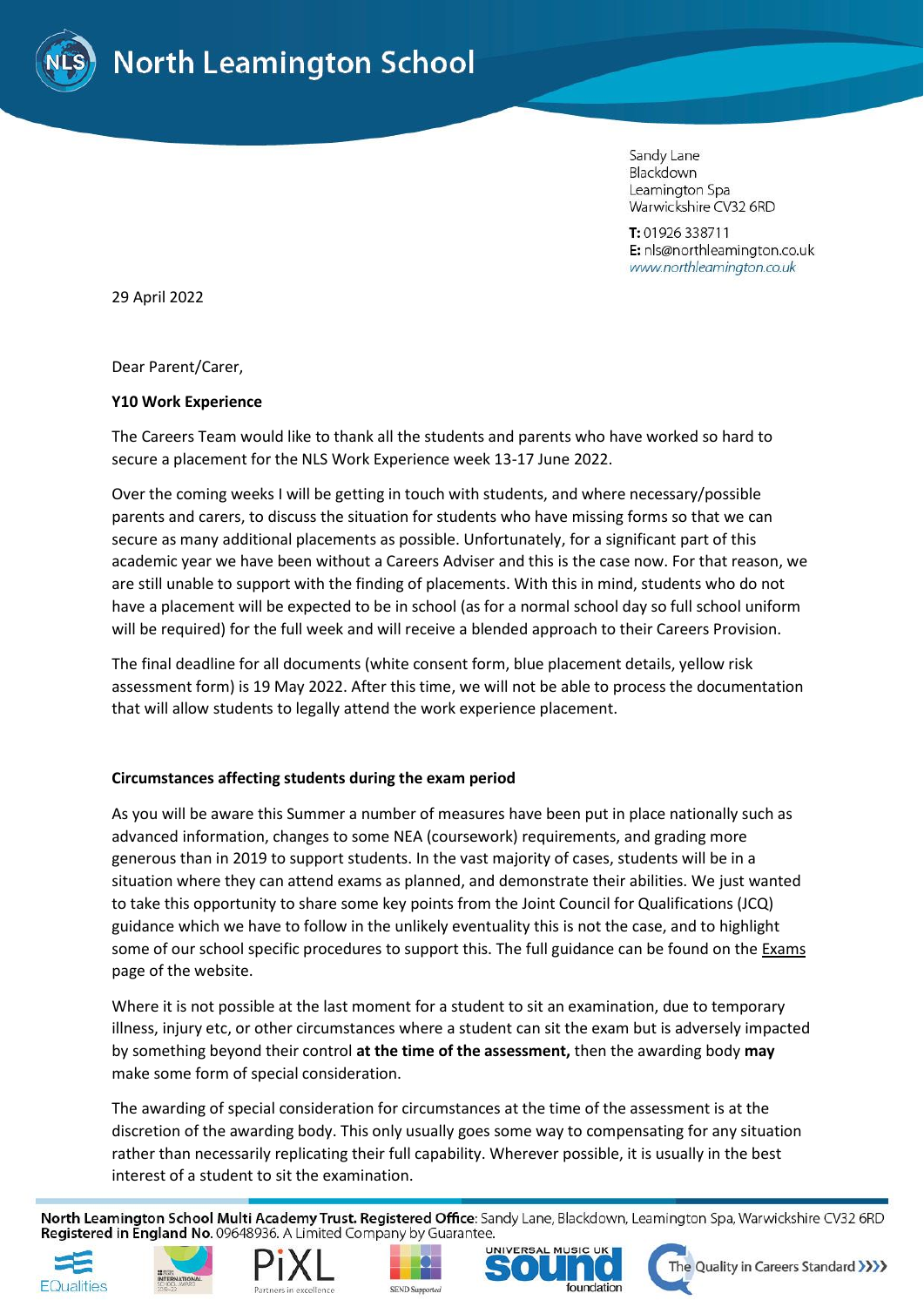All examinations measure what a student knows and can do at the time of the assessment, and awarding bodies do not consider longer term circumstances that may have prevented a student from reaching the standards they may otherwise have achieved.

If there is a situation where a student cannot attend or is experiencing difficulties then we ask:

- Parents/Carers to phone into school before 8:30am if a student is unable to attend on the day explaining the reason why. With regards to COVID-19, students are expected to follow the Public Health Guidance below.
- Where a student is able to attend exams but is impacted by something such as injury, family bereavement etc please inform the exams team as soon as possible by emailing [exams@northleamington.co.uk.](mailto:exams@northleamington.co.uk)

The Exams team will then be in touch to discuss how we can support and to liaise regarding any paperwork and evidence that would be needed, if it were appropriate to make a request for special consideration to the awarding body.

If you do have any queries please contact [exams@northleamington.co.uk.](mailto:exams@northleamington.co.uk)

# COVID-19 Guidance:

## Key extracts from the UKHSA Guidance as of 1 April 2022 People with symptoms of a respiratory infection including COVID-19 - GOV.UK (www.gov.uk)

It is important that centres read and consider all appropriate UKHSA and other public health quidance. These extracts are included for convenience only.

### For children and young people 18 and under:

- . "Children and young people with mild symptoms such as a runny nose, sore throat, or slight cough, who are otherwise well, can continue to attend their education setting."
- . "Children and young people who are unwell and have a high temperature should stay at home and avoid contact with other people, where they can. They can go back to school, college or childcare, and resume normal activities when they no longer have a high temperature and they are well enough to attend."
- . "It is not recommended that children and young people are tested for COVID-19 unless directed to by a health professional."
- . "If a child or young person has a positive COVID-19 test result they should try to stay at home and avoid contact with other people for 3 days after the day they took the test, if they can."
- . "Children and young people who usually go to school, college or childcare and who live with someone who has a positive COVID-19 test result should continue to attend as normal."

## Page **2** of **3**

North Leamington School Multi Academy Trust. Registered Office: Sandy Lane, Blackdown, Leamington Spa, Warwickshire CV32 6RD Registered in England No. 09648936. A Limited Company by Guarantee.